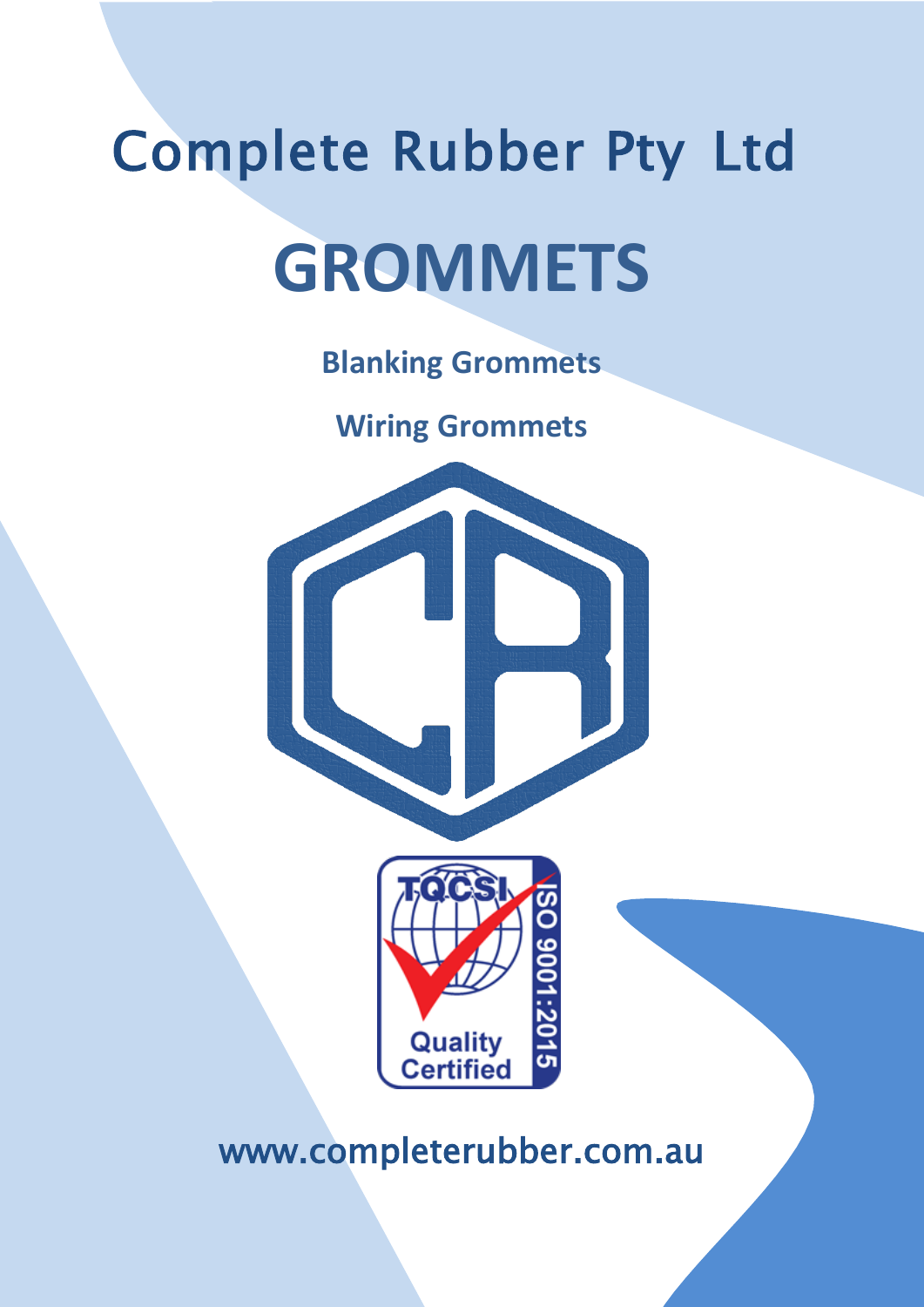### **COMPLETE RUBBER Pty. Ltd.**

#### **BLANKING GROMMETS**

| <b>PART NUMBER</b> | <b>MATERIAL</b> | A                             | B                    | C                    | D     |  |
|--------------------|-----------------|-------------------------------|----------------------|----------------------|-------|--|
| GR10               | <b>EPDM</b>     | 9.50                          | 6.40                 | 1.60                 | 4.80  |  |
| GR11               | <b>EPDM</b>     | 8.00<br>1.60<br>4.80<br>11.00 |                      |                      |       |  |
| GR12               | <b>EPDM</b>     | <b>REFER DRAWING</b>          |                      |                      |       |  |
| GR12-1             | <b>EPDM</b>     | <b>REFER DRAWING</b>          |                      |                      |       |  |
| GR12-3             | <b>EPDM</b>     | 19.05<br>9.53<br>1.59<br>7.93 |                      |                      |       |  |
| GR12-4             | <b>EPDM</b>     |                               |                      | <b>REFER DRAWING</b> |       |  |
| GR12W              | <b>EPDM</b>     |                               |                      | <b>REFER DRAWING</b> |       |  |
| GR13               | <b>EPDM</b>     | 16.00                         | 11.00                | 1.60                 | 6.40  |  |
| GR14               | <b>EPDM</b>     | 17.50                         | 12.70                | 1.60                 | 6.40  |  |
| <b>GR15</b>        | <b>EPDM</b>     | 19.00                         | 14.50                | 1.60                 | 6.40  |  |
| GR15-1             | <b>EPDM</b>     |                               | <b>REFER DRAWING</b> |                      |       |  |
| GR16               | <b>EPDM</b>     | 20.60                         | 16.00                | 1.60                 | 6.40  |  |
| GR17               | <b>EPDM</b>     | 20.60                         | 17.50                | 1.60                 | 7.20  |  |
| <b>GR18</b>        | <b>EPDM</b>     | 28.60                         | 22.00                | 1.60                 | 6.40  |  |
| GR18-1             | <b>EPDM</b>     | 28.50                         | 22.00                | 5.60                 | 11.00 |  |
| GR19               | <b>SBR</b>      | <b>REFER DRAWING</b>          |                      |                      |       |  |
| GR19-2S            | <b>SILICONE</b> | <b>REFER DRAWING</b>          |                      |                      |       |  |
| <b>GR20</b>        | <b>EPDM</b>     | 31.80                         | 25.00                | 1.60                 | 6.40  |  |
| GR20-SE            | EPDM            | 31.80                         | 25.40                | 1.60                 | 8.00  |  |
| GR21               | <b>EPDM</b>     | 33.00                         | 27.00                | 1.60                 | 8.00  |  |
| <b>GR22</b>        | <b>EPDM</b>     | 38.10                         | 31.80                | 1.60                 | 8.00  |  |
| <b>GR23</b>        | <b>EPDM</b>     | 58.00                         | 36.50                | 1.60                 | 7.20  |  |
| GR23-1             | <b>SILICONE</b> | <b>REFER DRAWING</b>          |                      |                      |       |  |
| <b>GR24</b>        | <b>EPDM</b>     | 44.50                         | 38.10                | 1.60                 | 8.00  |  |
| GR24-1             | <b>EPDM</b>     | 57.00                         | 42.00                | 1.60                 | 6.00  |  |
| <b>GR25</b>        | <b>EPDM</b>     | 54.00                         | 47.60                | 1.20                 | 6.00  |  |
| GR26               | EPDM            | 59.00                         | 50.50                | 1.50                 | 7.50  |  |
| <b>GR27</b>        | <b>EPDM</b>     | <b>REFER DRAWINGS</b>         |                      |                      |       |  |
| <b>GR28</b>        | <b>EPDM</b>     | 41.00                         | 35.00                | 1.50                 | 8.00  |  |
| <b>GR29</b>        | <b>EPDM</b>     | <b>REFER DRAWING</b>          |                      |                      |       |  |
| GR <sub>30</sub>   | <b>EPDM</b>     | <b>REFER DRAWING</b>          |                      |                      |       |  |
| GR31               | <b>EPDM</b>     | <b>REFER DRAWING</b>          |                      |                      |       |  |
| <b>GR32</b>        | <b>EPDM</b>     | <b>REFER DRAWING</b>          |                      |                      |       |  |
| <b>GR33</b>        | EPDM            | <b>REFER DRAWING</b>          |                      |                      |       |  |
| GR34               | <b>EPDM</b>     |                               |                      | <b>REFER DRAWING</b> |       |  |
| GR36               | <b>EPDM</b>     | <b>REFER DRAWING</b>          |                      |                      |       |  |
| <b>GR39</b>        | <b>EPDM</b>     | <b>REFER DRAWING</b>          |                      |                      |       |  |







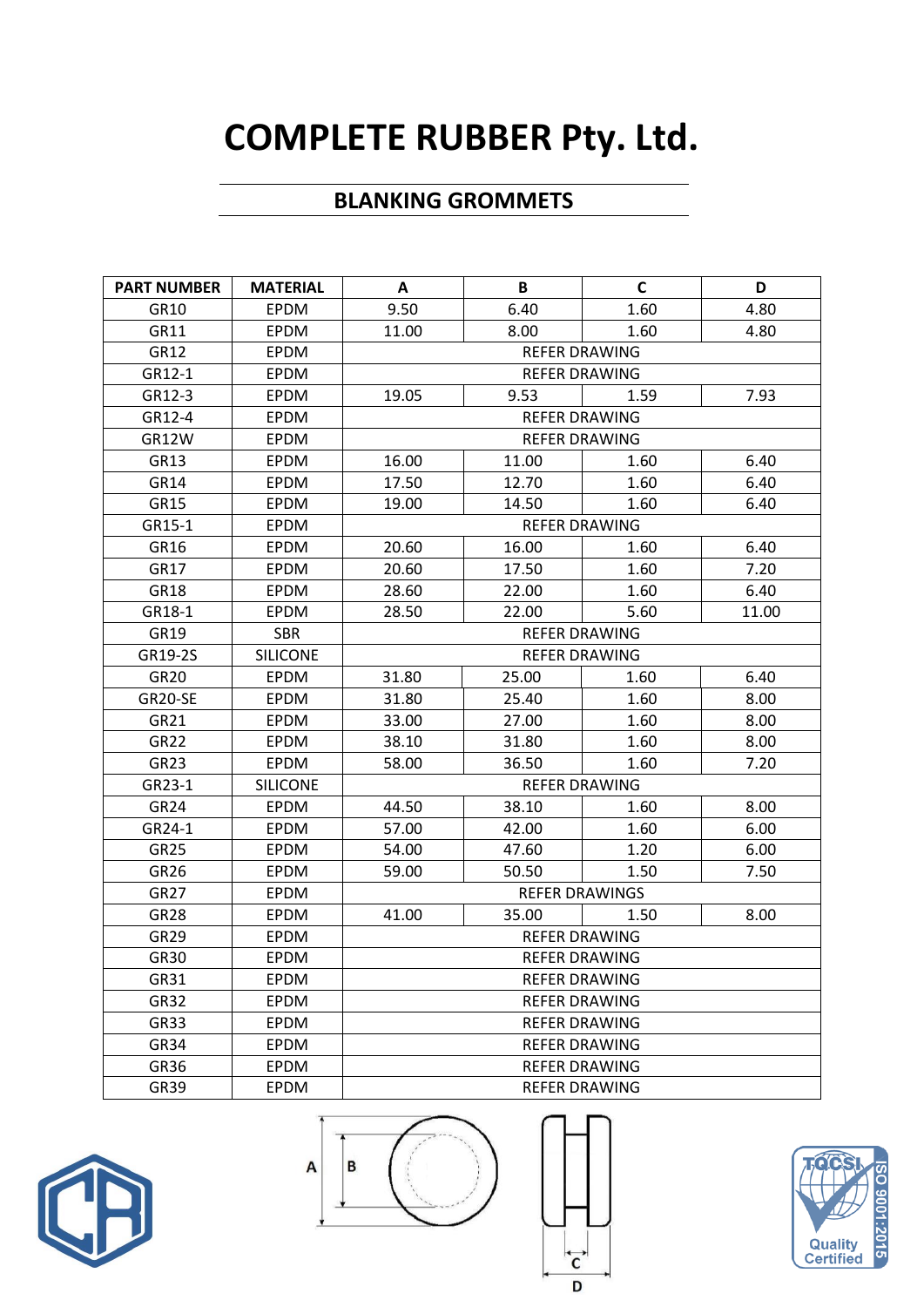## **COMPLETE RUBBER Pty. Ltd.**

#### **WIRING GROMMETS**

| <b>PART NUMBER</b> | <b>MATERIAL</b> | A     | B     | C                    | D     | E     |
|--------------------|-----------------|-------|-------|----------------------|-------|-------|
| CG01               | <b>EPDM</b>     | 3.20  | 12.70 | 1.60                 | 4.80  | 9.50  |
| CG02               | EPDM            | 22.30 | 41.30 | 6.40                 | 16.00 | 31.80 |
| CG02-1             | <b>NEOPRENE</b> | 22.30 | 41.30 | 6.40                 | 16.00 | 31.80 |
| CG03               | <b>EPDM</b>     | 17.70 | 52.50 | 3.20                 | 9.00  | 43.00 |
| CG04               | <b>EPDM</b>     |       |       | <b>REFER DRAWING</b> |       |       |
| CG05               | EPDM            | 8.00  | 17.00 | 4.00                 | 7.00  | 12.50 |
| CG06               | EPDM            | 33.00 | 57.00 | 5.20                 | 15.50 | 54.00 |
| CG07               | <b>EPDM</b>     | 8.00  | 25.00 | 1.50                 | 14.00 | 19.00 |
| CG08               | <b>EPDM</b>     | 12.50 | 38.00 | 4.50                 | 9.50  | 31.50 |
| CG09               | EPDM            | 2.30  | 4.70  | 1.40                 | 4.80  | 6.40  |
| CG10               | NATURAL         | 6.60  | 12.70 | 3.20                 | 6.40  | 9.10  |
| CG11               | <b>VITON</b>    | 12.70 | 27.00 | 0.80                 | 8.00  | 19.00 |
| CG12               | EPDM            |       |       | <b>REFER DRAWING</b> |       |       |
| CG14               | EPDM            | 8.00  | 16.00 | 1.60                 | 6.40  | 10.30 |
| CG14S              | <b>SILICONE</b> | 8.00  | 16.00 | 1.60                 | 6.40  | 10.30 |
| CG15               | EPDM            | 3.20  | 11.00 | 0.80                 | 6.40  | 8.70  |
| CG16               | <b>EPDM</b>     | 19.00 | 31.80 | 2.00                 | 8.00  | 27.00 |
| CG17               | EPDM            | 9.50  | 17.50 | 2.00                 | 8.00  | 12.70 |
| CG19               | EPDM            | 6.40  | 20.60 | 1.60                 | 7.20  | 16.70 |
| CG20               | EPDM            | 8.00  | 15.00 | 1.60                 | 8.00  | 12.00 |
| CG21               | <b>EPDM</b>     | 8.00  | 17.50 | 2.00                 | 7.20  | 12.70 |
| CG22               | EPDM            | 8.70  | 17.50 | 6.40                 | 11.00 | 12.70 |
| CG23               | EPDM            | 16.00 | 29.30 | 3.20                 | 9.50  | 22.30 |
| CG24               | <b>EPDM</b>     | 11.00 | 33.00 | 1.60                 | 8.00  | 27.00 |
| CG25               | <b>EPDM</b>     | 6.40  | 14.30 | 0.80                 | 6.40  | 9.50  |
| CG <sub>26</sub>   | <b>EPDM</b>     | 12.70 | 21.40 | 2.00                 | 7.20  | 16.70 |
| $CG27-B$           | EPDM            | 5.50  | 11.00 | 0.80                 | 4.00  | 8.00  |
| CG28               | EPDM            | 5.50  | 11.00 | 0.80                 | 5.50  | 8.00  |
| CG <sub>29</sub>   | <b>EPDM</b>     | 3.20  | 12.70 | 1.60                 | 6.40  | 9.50  |
| CG30               | EPDM            | 8.00  | 19.80 | 4.00                 | 8.00  | 11.00 |
| $CG31-B$           | EPDM            | 9.50  | 17.50 | 3.20                 | 6.40  | 11.00 |
| $CG32-B$           | EPDM            | 8.00  | 15.00 | 3.20                 | 8.00  | 11.90 |
| CG33               | EPDM            | 4.80  | 9.50  | 1.20                 | 6.40  | 6.40  |
| $CG33-S$           | <b>SILICONE</b> | 4.80  | 9.50  | 1.20                 | 6.40  | 6.40  |
| CG34               | EPDM            | 9.50  | 25.40 | 1.60                 | 8.00  | 16.00 |
| CG35               | EPDM            | 6.70  | 16.00 | 1.60                 | 8.00  | 11.90 |
| CG36               | EPDM            | 9.50  | 20.60 | 9.50                 | 14.30 | 14.30 |
| CG37               | EPDM            | 6.00  | 12.00 | 2.00                 | 6.00  | 9.00  |
| CG38               | EPDM            | 8.00  | 17.00 | 2.80                 | 9.00  | 12.10 |
| CG39               | EPDM            | 9.50  | 16.00 | 1.60                 | 6.40  | 12.70 |
| CG40               | EPDM            | 7.20  | 15.00 | 1.60                 | 8.00  | 12.70 |
| CG41               | EPDM            | 9.50  | 17.50 | 1.20                 | 7.20  | 14.30 |
| CG42               | EPDM            | 22.30 | 31.80 | 1.20                 | 7.50  | 25.40 |
| CG43               | EPDM            | 11.70 | 20.00 | 3.00                 | 9.30  | 15.80 |
| CG44               | EPDM            | 9.50  | 17.50 | 3.20                 | 9.50  | 12.70 |



**51 Sparks Avenue Fairfield VIC 3078 Ph 03 9482 7222 Fax 03 9482 7522 Sales@completerubber.com.au**

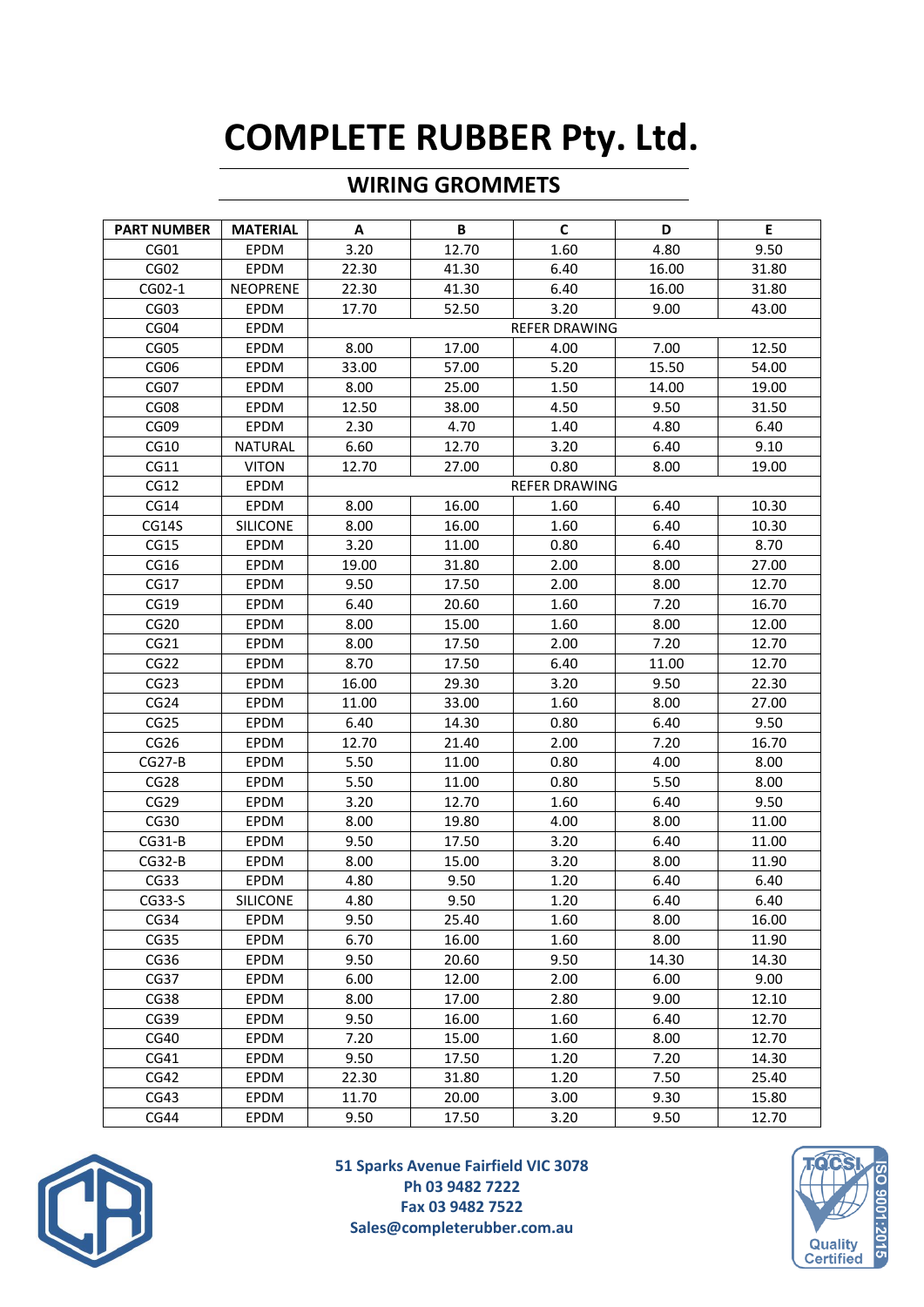| CG45        | EPDM              | 9.50                 | 20.60 | 1.60                 | 7.20  | 16.70 |
|-------------|-------------------|----------------------|-------|----------------------|-------|-------|
| CG46        | EPDM              | 11.00                | 25.40 | 1.60                 | 8.00  | 19.00 |
|             |                   |                      |       |                      |       |       |
| CG47        | EPDM              | 12.70                | 28.60 | 1.60                 | 6.40  | 22.30 |
| CG47-1      | <b>EPDM</b>       | 12.7                 | 28.60 | 1.60                 | 11.00 | 22.30 |
| CG48        | <b>EPDM</b>       | 16.00                | 29.30 | 2.40                 | 9.50  | 22.30 |
| CG49        | EPDM              | 19.00                | 35.00 | 1.60                 | 8.00  | 24.00 |
| CG50        | EPDM              | 6.40                 | 14.30 | 3.20                 | 10.30 | 8.00  |
| CG51        | <b>EPDM</b>       | 8.00                 | 20.60 | 4.80                 | 11.00 | 13.50 |
| CG52        | EPDM              | 24.00                | 57.00 | 2.00                 | 11.00 | 42.00 |
| CG53        | <b>EPDM</b>       |                      |       | <b>REFER DRAWING</b> |       |       |
| CG54        | <b>EPDM</b>       | 9.20                 | 37.50 | 1.00                 | 7.00  | 29.00 |
| CG57        | <b>EPDM</b>       | 7.50                 | 35.00 | 6.20                 | 13.00 | 25.40 |
| CG57-2      | EPDM              | 14.30                | 27.00 | 6.40                 | 12.70 | 20.60 |
| CG58-2      | EPDM              | 28.00                | 45.00 | 1.60                 | 8.00  | 38.00 |
| CG59        | EPDM              | 9.50                 | 17.00 | 1.20                 | 7.50  | 13.00 |
| CG60        | EPDM              | 16.00                | 29.50 | 2.00                 | 6.50  | 25.50 |
| CG61        | EPDM              | 8.50                 | 18.50 | 1.60                 | 8.00  | 13.50 |
| CG62        | EPDM              | 38.00                | 54.00 | 1.60                 | 11.00 | 44.50 |
| CG62-1      | <b>EPDM</b>       | 38.00                | 54.00 | 3.20                 | 13.00 | 44.00 |
| CG64        | <b>EPDM</b>       | 9.00                 | 16.50 | 4.00                 | 9.00  | 13.50 |
| CG64-1      | NON-              | 9.00                 | 16.50 | 4.00                 | 9.00  | 13.50 |
|             | <b>CONDUCTIVE</b> |                      |       |                      |       |       |
|             | <b>EPDM</b>       |                      |       |                      |       |       |
| CG65        | EPDM              | 9.00                 | 17.00 | 6.00                 | 11.00 | 13.50 |
| CG66        | <b>EPDM</b>       |                      |       | <b>REFER DRAWING</b> |       |       |
| CG67        | EPDM              | 16.00                | 29.40 | 2.40                 | 7.20  | 25.40 |
| CG68        | <b>EPDM</b>       | 19.50                | 32.00 | 5.60                 | 15.50 | 26.00 |
| CG69        | EPDM              | 9.50                 | 17.50 | 1.60                 | 8.50  | 12.50 |
| <b>CG70</b> | <b>EPDM</b>       | 16.00                | 28.50 | 3.20                 | 9.50  | 22.00 |
| CG71        | <b>EPDM</b>       | 6.50                 | 27.00 | 1.60                 | 6.50  | 20.50 |
| CG71-1      | <b>EPDM</b>       | 10.00                | 27.00 | 1.60                 | 6.50  | 20.50 |
| CG72        | EPDM              | 13.00                | 38.00 | 1.60                 | 6.50  | 32.00 |
| CG73        | EPDM              | 22.00                | 41.50 | 1.60                 | 11.00 | 32.00 |
| <b>CG74</b> | <b>EPDM</b>       | 8.00                 | 13.50 | 1.60                 | 5.00  | 11.00 |
| CG76        | EPDM              | 6.40                 | 17.50 | 1.60                 | 7.20  | 12.70 |
| CG78        | EPDM              | 9.50                 | 25.50 | 1.60                 | 9.50  | 19.00 |
| <b>CG80</b> | <b>SILICONE</b>   |                      |       | <b>REFER DRAWING</b> |       |       |
| CG81        | <b>EPDM</b>       | 6.10                 | 13.00 | 1.30                 | 9.00  | 9.00  |
| CG82        | <b>EPDM</b>       | 7.14                 | 15.87 | 1.60                 | 6.40  | 11.11 |
| CG83        | EPDM              | 9.53                 | 18.26 | 1.31                 | 7.93  | 11.11 |
| CG84        | <b>EPDM</b>       | 19.05                | 34.93 | 2.38                 | 8.73  | 25.40 |
| CG85        | <b>EPDM</b>       | 4.50                 | 20.00 | 1.00                 | 7.00  | 7.50  |
| CG86        | EPDM              | 9.50                 | 32.00 | 1.60                 | 6.50  | 25.50 |
| CG88        | EPDM              | 19.00                | 36.50 | 0.80                 | 9.50  | 28.00 |
| CG89        | <b>EPDM</b>       | 9.50                 | 20.50 | 1.60                 | 7.50  | 16.00 |
| CG90        | <b>EPDM</b>       |                      |       | <b>REFER DRAWING</b> |       |       |
| CG91-1      | <b>EPDM</b>       |                      |       | REFER DRAWING        |       |       |
| CG92        | EPDM              | <b>REFER DRAWING</b> |       |                      |       |       |
| CG94        | EPDM              | 19.00                | 33.30 | 1.60                 | 8.00  | 27.00 |
| CG95        | <b>EPDM</b>       | 11.00                | 17.50 | 1.20                 | 6.40  | 12.70 |



**51 Sparks Avenue Fairfield VIC 3078 Ph 03 9482 7222 Fax 03 9482 7522 Sales@completerubber.com.au**